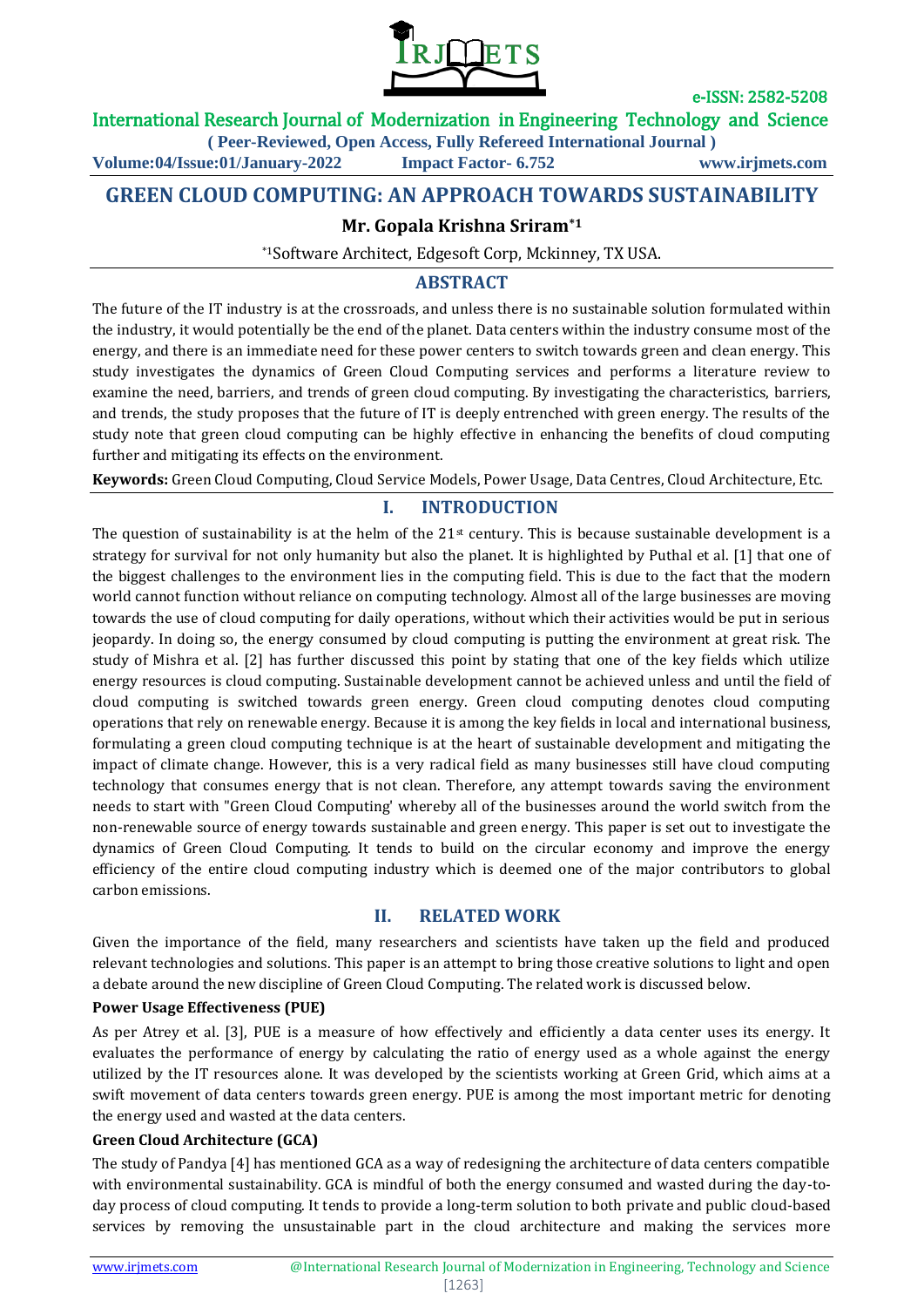

## International Research Journal of Modernization in Engineering Technology and Science

**( Peer-Reviewed, Open Access, Fully Refereed International Journal )**

**Volume:04/Issue:01/January-2022 Impact Factor- 6.752 www.irjmets.com**

ecologically friendly.

### **Cloud Service Models**

There is the existence of different service models that include Software as a Service (SaaS), Storage as a Service (SaaS) and, Processing as a Service (PaaS). All these models fall within the ambit of cloud computing, and their compatibility with the environment is critical for the future of these services [4]. The basic function of cloud computing is to provide these three types of services, and for the development of Green Cloud Computing, these services have to be made compliant with energy efficiency and conservation.

### **III. WORK FLOW**

To understand the dynamics of Green Cloud Computing, the study will perform a pre-determined methodology. This entails studying different academic papers, carving out different themes relevant to the topic, and then bringing into perspective the author's own analysis. A detailed methodology is given below.

### **Research Approach**

This research is approached through a qualitative framework. This means that non-numerical data will be collected in order to make sense of the research topic. A qualitative research approach is also focused on collecting experiences, opinions, and ideas related to the topic.

### **Data Collection**

The primary source of data collection for this study is secondary. This means that the published literature on the topic will be studied. This published literature will be academic work that has been conducted all over the world by different academics and scholars.

### **Data Analysis**

The data will be analyzed through a thematic analysis. As discussed by Neuendorf [5], a thematic analysis allows the researcher to carve out different and most important themes for the stated topic. It brings out important criteria related to Green Cloud Computing. The selection of these themes will be based on their importance in the cloud computing field. As stated, the researcher plan to review different academic material, and hence, the themes that are overlapping in these published papers will be brought into the light.

### **IV. RESULT AND DISCUSSION**

#### **Characteristics of Green Cloud Computing**

Green Cloud Computing is a field that is still largely undeveloped, and this is the reason why there is a need for the development of a model. This model should emphasize the key themes of cloud computing and how it can be made viable with environmental sustainability. In this regard, the study of Patil and Patil [6] has produced a framework on which the future of cloud computing should be developed. This figure is given below.



**Figure 1:** Characteristics of Green Cloud Computing [6]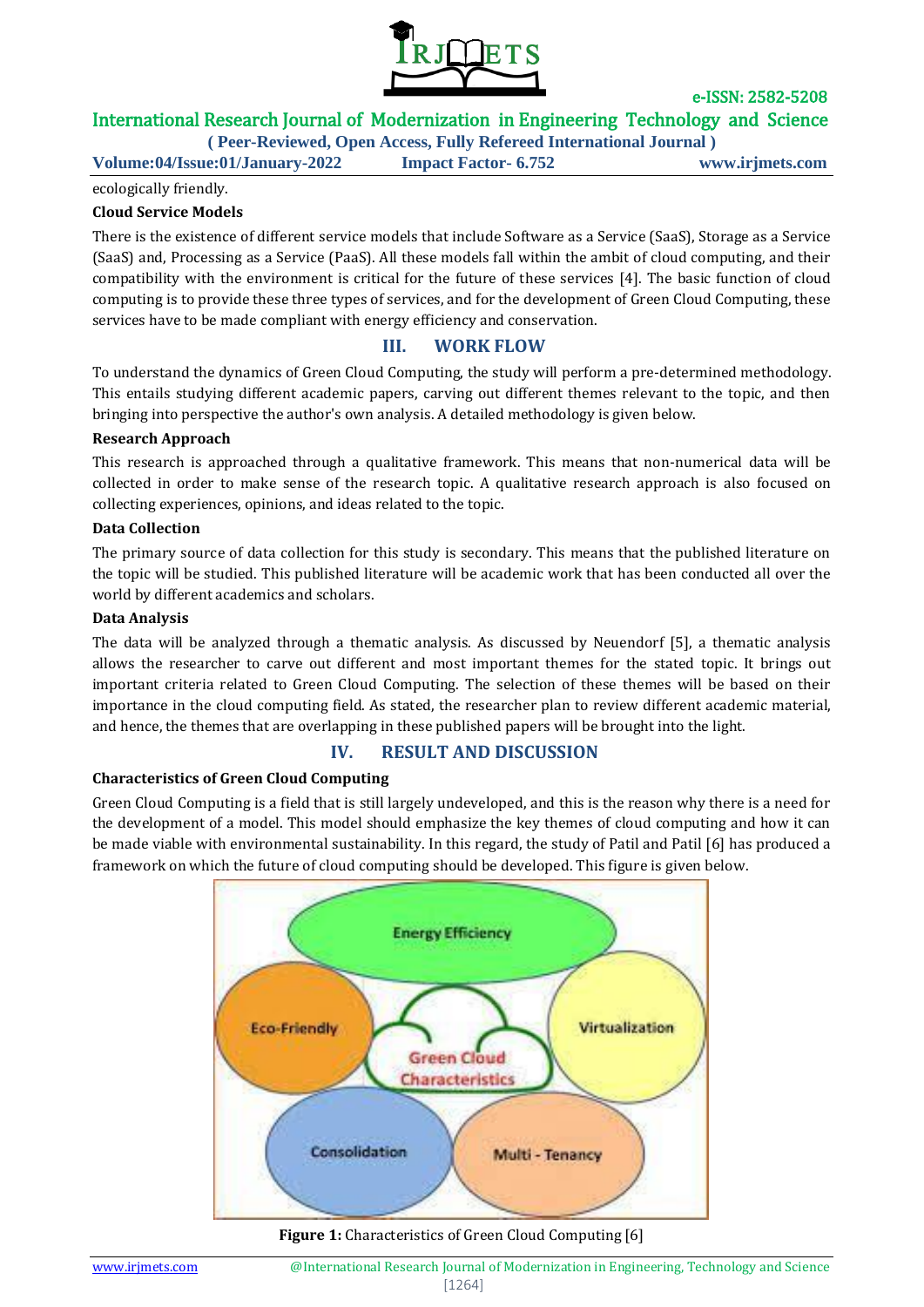

# International Research Journal of Modernization in Engineering Technology and Science

**( Peer-Reviewed, Open Access, Fully Refereed International Journal ) Volume:04/Issue:01/January-2022 Impact Factor- 6.752 www.irjmets.com**

As per the above model, there are certain characteristics of the evolving field of Green Cloud Computing. These characteristics include energy efficiency, virtualization, multi-tenancy, consolidation, and eco-friendly. Among the most important of these characteristics, which are also not discussed in this paper yet, are virtualization and multi-tenancy. Virtualization is a concept whereby several virtual computers use the same abstraction process. Within the framework of Green Cloud Computing, this would mean that multiple computers would rely on the shared tasks procession, which would then ultimately reduce the energy consumption per computer and increase efficiency [7].

Similarly, multi-tenancy is a phenomenon that is akin to providing cloud servicing to multiple tenants of the same category in order to avoid additional or marginal investment and energy utilized by a distinct tenant [8]. Although this technique can have many benefits especially linked to energy conservation, there is an immediate threat of risk of privacy between the tenants. Therefore, there is room for further development of multi-tenancy characteristics of Green Cloud Computing. The last characteristic indicated in the workflow diagram is consolidation, which is highlighted by Patil and Patil [6] as "the process of deploying different data centers related data processing applications on a single server with virtualization technology. Broadly speaking, it means the process involved in Green Cloud Computing and making it compatible with the sustainable development of the environment. These processes mostly relate to the Application, Network, and Security on which the logic of cloud computing is built.

### **Need for Green Cloud Computing**

It is stated by Pirani [9] that IT generates around 2% of total global emissions. It is also without doubt that the need for cloud computing would rise in the future, given the switch of analog business models into digital arenas. As a result, the global emissions in the IT sector would also rise, which would be contradictory to the health and safety of the planet. This might also cause the IT industry to become one of the key polluters of carbon dioxide emissions. Hence, it is quite apparent that if the IT sector is to develop in the future, it needs to be more sustainable and be made compliant with the environment. The need for Green Cloud Computing is thus essential for the industry. Data centers are among the most consumed energy centers in the IT solution, and hence, no solution of IT sustainability can be developed without forming a sustainable solution for these data centers [10]. The study also highlights the importance of power management and energy efficiency in the current data centers. However, there are certain barriers to the field of Green Cloud Computing which are discussed subsequently.

#### **Barriers towards Green Cloud Computing**

The number one barrier towards large-scale implementation of Green Cloud Computing is cost. This is discussed by Burton [11]. As per the researcher, the cost of the data center is itself very high, and making it run on renewable energy makes it even higher. The study provides an estimate of data centers which is estimated at \$10 million and \$12 million per megawatts. This is also one of the core reasons why only a few companies have in-house data center facilities. Furthermore, there is a cost for establishing a cloud computing data center as well. Here it is important to mention that the difference between cloud computing and traditional data center is of the physical space. While data centers are physically located and kept at a particular location, cloud computing exists virtually. The second barrier towards Green Cloud Computing service is discussed by Agrawal et al. [10], and it is lack of management support. IT department is usually not very cautious about the climate protocols, and there is not either high awareness prevalent in the said department regarding environmental precautions. As a result, it is very difficult for the IT management to convince about the benefits realized through fueling cloud computing with green energy. This is already one of the biggest challenges towards the development of Green Cloud Computing. It can be substantiated from the fact that many IT houses do not run on green energy, and this is primarily because there are no specific international protocols that encourage IT operations to go all green. Since Cloud Computing is a highly technical field, there is also a lack of awareness among the environmental agencies about the energy utilized by data centers and the need for cloud computing to switch to a green mode of energy.

### **Trends in Green Cloud Computing**

Since the theme of this research is to highlight the importance and dynamics of Green Cloud Computing, it is imperative to show the recent trends and happenings in the field. This is discussed in length by Radu [12]. As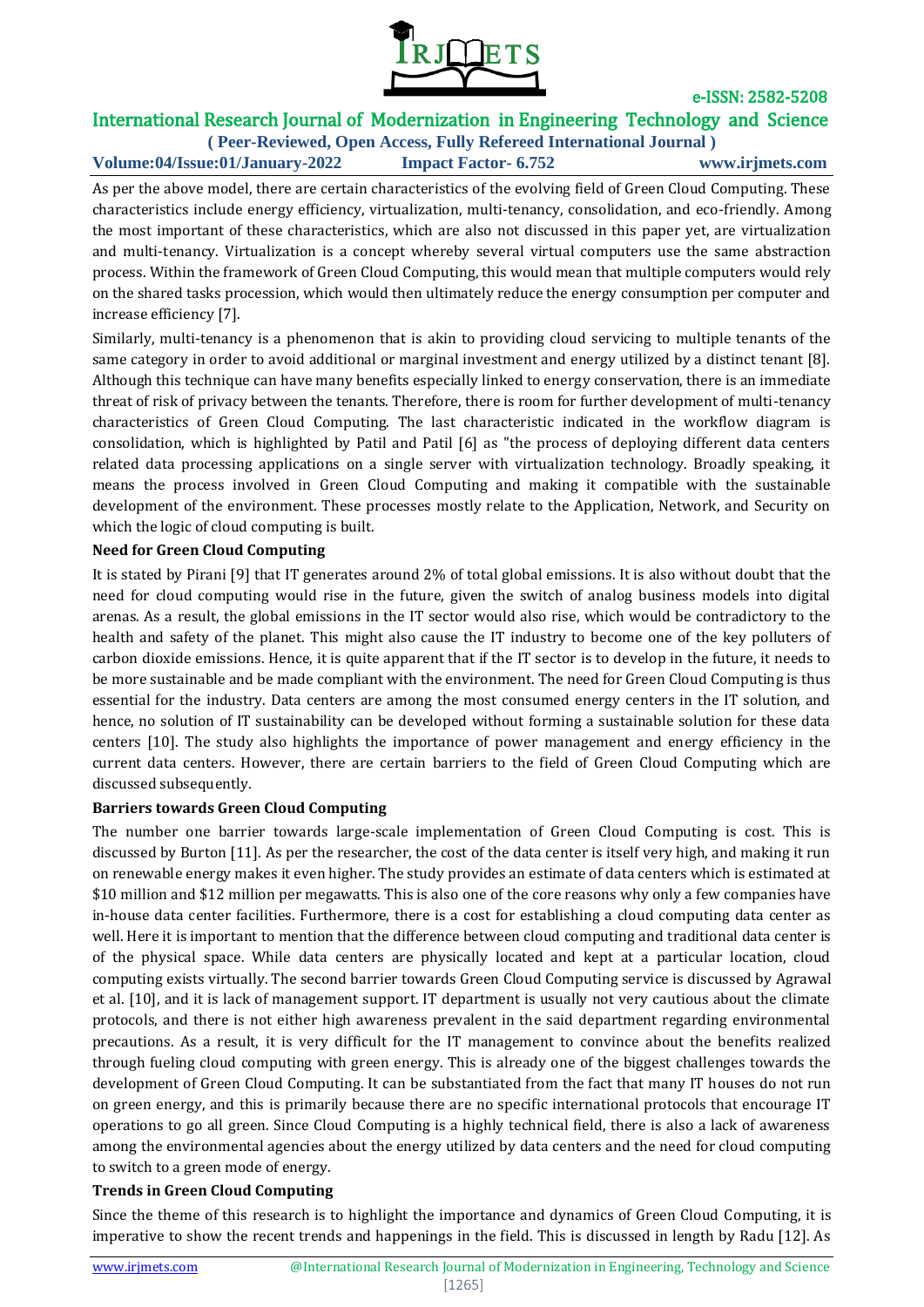

## International Research Journal of Modernization in Engineering Technology and Science

**( Peer-Reviewed, Open Access, Fully Refereed International Journal ) Volume:04/Issue:01/January-2022 Impact Factor- 6.752 www.irjmets.com**

per the researcher, the most notable trend in the industry is Community Cloud. Community Cloud is also discussed by Pal and Singh [13], who regards community cloud as a collaborative effort whereby organizations from different fields share a space for the storage and processing of operations. The reason why this is included in this paper is although community cloud may run on a non-renewable source of energy, the fact that community cloud conserves and save energy is akin to the spirit of Green Cloud Computing. Having such a technology run on green energy should then be the next step which must first be implemented by large organizations such as Amazon Web Service (AWS), which is among the largest public cloud computing service in the world.

The study of Kaushal et al. [14] has also pointed to a very important development in recent times with respect to cloud computing that is virtualization. As per the researchers, virtualization is a theme in cloud computing that is very consistent with the need of moving away from high-powered data centers. In order to make the process of virtualization commonly spread, the authors have used the term Hypervisor. It is one of the software programs that allow different types of operating software to run on a single machine. This is essentially the logic behind cloud computing and is very compatible with Green Cloud Computing. As per the estimates in the study, virtualization can enable the conservation of energy up to 70%, which is truly a breakthrough in the cloud computing industry. This is also because if the servers are shared and not used distinctively, then it can reduce the cooling energy required to lower the temperature of the machines. Therefore, virtualization can and have the potential for ensuring the sustainability of the IT industry. However, as with green cloud computing, this type of technology is still in its adolescence, and there are still key areas that need to be developed for the large-scale implementation of virtualization. These key areas of development include security and performance. Performance is among the core issues in virtualization, and this is primarily because when systems are shared, there is a compromise in the performance. Similarly, it can also put the security at great risk since the storing device used for different systems is the same; the break-ins and security breaches are more widespread.

Furthermore, another emerging trend in the Green Cloud Computing industry is eco-labeling. This is more of a compliance method whereby companies use environmental certification to label them as eco-friendly. It is further discussed by Di Salvo [15]. As per the researchers, green labeling is rather a sort of evaluation criteria for the clients when assessing the selection of cloud computing companies. This can be used as a sustainable advantage, especially in an industry where there is high-intensity competition. However, green labeling is more of a mentality where the companies do judge one another through the criteria of how much sustainability they provide to the environment. Green labeling should be based on two important factors that include energy efficiency and carbon dioxide emissions. This is a responsibility that first relies on big and large companies since it is only the large companies that have the capacity and resources to make a switch towards green energy. Once this is adopted by the industry leader, then it becomes a norm that can then encourage the smaller companies to pursue the same objective.

Another very important aspect of Green Cloud Computing is awareness. Although this has been touched on in the earlier discussion, it is one of the noticeable trends in recent times. As discussed by Abugabah and Abubaker [16], the major driver of awareness regarding the benefit of Green Cloud Computing is a discourse that should flow from top to bottom. This should not only be practiced within the industry but also within a company. This is to say that the major responsibility of making aware the members of the IT community must flow from the executives that should work for invoking the consciousness among the people regarding the benefits and dynamics of Green IT. There must be regular conferences at the workplace regarding the efforts put in by the company to switch towards a green source of energy. The industry should make use of articles and journals that stresses the need for clean energy for fueling the operations of a company. Until and unless there is a consensual agreement regarding the need to adopt a more sustainable form of energy and a sense of awareness among the members of the fraternity, the possibility of switching the entire IT industry towards clean and green energy would remain a distant dream.

## **V. CONCLUSION**

The point of departure of this study was to highlight the need for Green Cloud Computing as a way forward for sustainable development. This is quite a novice theme in the IT industry, and it must be admitted that the modern discourse in the sector does not highlight the need to make the transition from non-renewable sources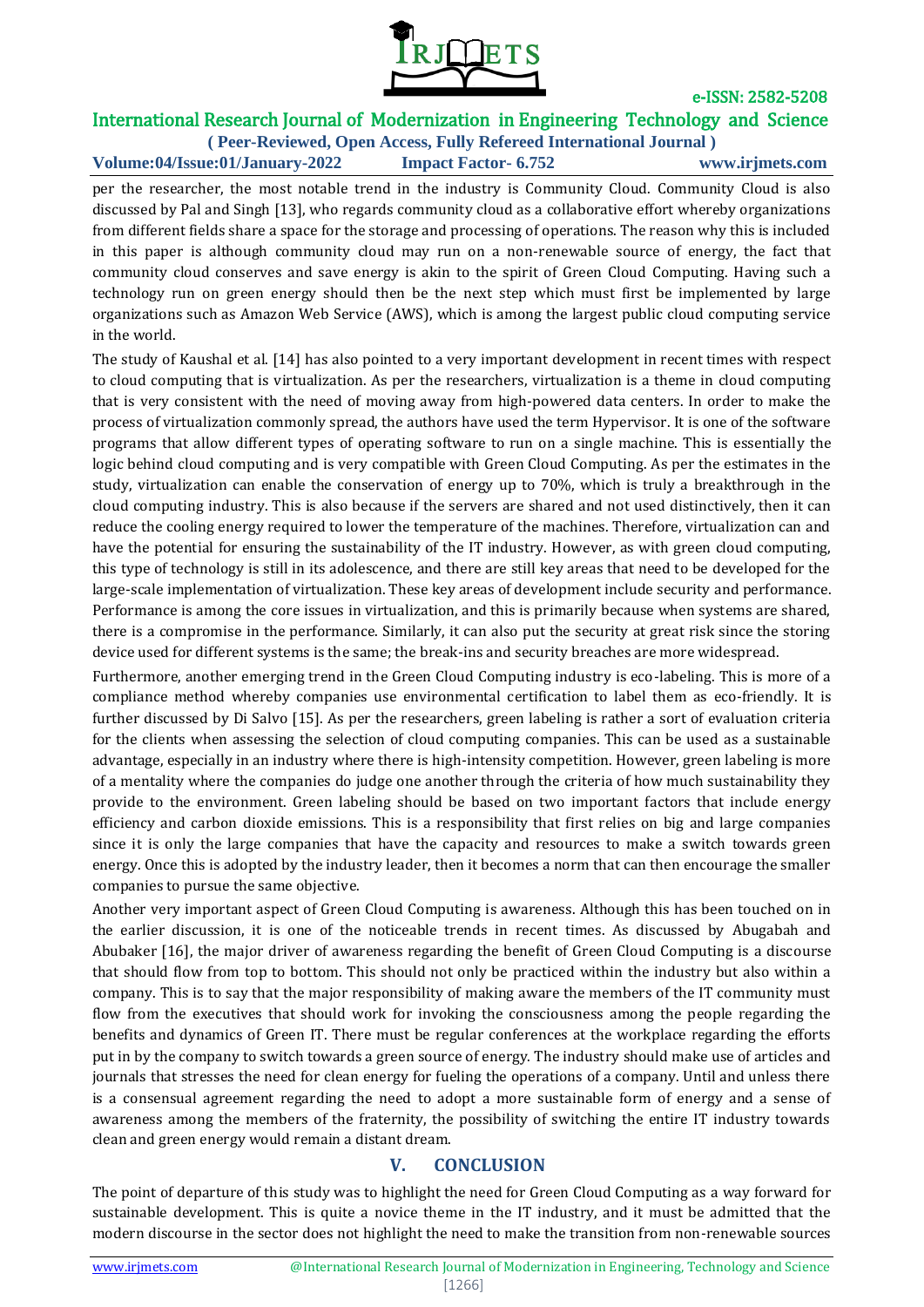

# International Research Journal of Modernization in Engineering Technology and Science

**( Peer-Reviewed, Open Access, Fully Refereed International Journal ) Volume:04/Issue:01/January-2022 Impact Factor- 6.752 www.irjmets.com**

of energy towards more sustainable forms. This is quite alarming because data centers use a tremendous amount of energy which puts the lives of millions at risk. There is a clear need for Green Cloud Computing, a terminology that emphasizes the processes and practices to make computing and other IT resources in accordance with climate safety. The study then dwells on important jargon prevalent in the Green Cloud Computing sector, such as PUE or GCA. Most often than not, these criteria do not serve as the basis of evaluation, and this is one of the problems that the industry is facing. The clientele of cloud computing is in ignorance when it comes to energy efficiency or carbon dioxide emissions which serve as an incentive for the producers to continue with the practices that promise to bring large-scale destruction to the planet. Therefore, the study then proceeds to highlight the core characteristic of Green Cloud Computing which include energy usage metrics, virtualization, multi-tenancy, and consolidation. These are also among the prevalent trends in the industry. Lastly, barriers towards large-scale adoption of Green Cloud Computing such as cost and resources are highlighted. It is clear that the entire responsibility of adoption of Green Cloud Computing rests on the industry, and it is indeed the big and small companies that should make a swift transition towards sustainable development.

## **VI. FUTURE STUDIES**

This study takes a holistic approach and outlines the current state of Green Cloud Computing. In doing so, it leaves out the specific details that can and should be researched further. For instance, Electronic Recycling Programs, Edge Computing, or Mobile Clouds are specific areas that call for a greater investigation. Hence, future studies on the topic can take a narrower approach and highlight the specific actions the industry needs to embark on in making the IT industry more sustainable. Future studies can also be based on producing criteria such as Eco-labeling or Green labeling to invoke a discourse on how the companies should select the cloud computing services. In this sense, the present study is a drop in the ocean, which is targeted to bring the entire discussion about Green IT into the helm of the world and the need for IT companies and professionals to ensure that the sector remains compliant with the protocols of climate change.

## **VII. REFERENCES**

- [1] D. Puthal, M. S. Obaidat, P. Nanda, M. Prasad, S. P. Mohanty and A. Y. Zomaya, "Secure and Sustainable Load Balancing of Edge Data Centers in Fog Computing," in IEEE Communications Magazine, vol. 56, no. 5, pp. 60-65, May 2018, doi: 10.1109/MCOM.2018.1700795.
- [2] S. Mishra, D. Puthal, B. Sahoo, S. Jena and M. Obaidat, "An adaptive task allocation technique for green cloud computing", The Journal of Supercomputing, vol. 74, no. 1, pp. 370-385, 2017. Available: 10.1007/s11227-017-2133-4.
- [3] A. Atrey, N. Jain and N. Iyengar, "A Study on Green Cloud Computing", International Journal of Grid and Distributed Computing, vol. 6, no. 6, pp. 93-102, 2013. Available: 10.14257/ijgdc.2013.6.6.08.
- [4] S. Pandya, "Green Cloud Computing", International Journal of Information and Computation Technology, vol. 4, no. 4, pp. 431-436, 2014. [Accessed 24 January 2022].
- [5] K. Neuendorf, Advanced research methods for applied psychology, 1st ed. Routledge, 2018.
- [6] A. Patil and D. Patil, "An Analysis Report on Green Cloud Computing Current Trends and Future Research Challenges", SSRN Electronic Journal, 2019. Available: 10.2139/ssrn.3355151 [Accessed 24 January 2022].
- [7] B. V and V. S, "GREEN CLOUD COMPUTING SOLUTION FOR OPERATIONAL COST EFFICIENCY AND ENVIRONMENTAL IMPACT REDUCTION", Journal of ISMAC, vol. 01, no. 02, pp. 40-48, 2019. Available: 10.36548/jismac.2019.2.005 [Accessed 24 January 2022].
- [8] C. Qiu, H. Shen and L. Chen, "Towards Green Cloud Computing: Demand Allocation and Pricing Policies for Cloud Service Brokerage", IEEE Transactions on Big Data, vol. 5, no. 2, pp. 238-251, 2019. Available: 10.1109/tbdata.2018.2823330 [Accessed 24 January 2022].
- [9] M. Pirani, "GREEN CLOUD COMPUTING", Medium, 2021. [Online]. Available: https://medium.com/geekculture/green-cloud-computingdb74a9c55c0e#:~:text=Green%20computing%20is%20a%20method,this%20architecture%20in%20